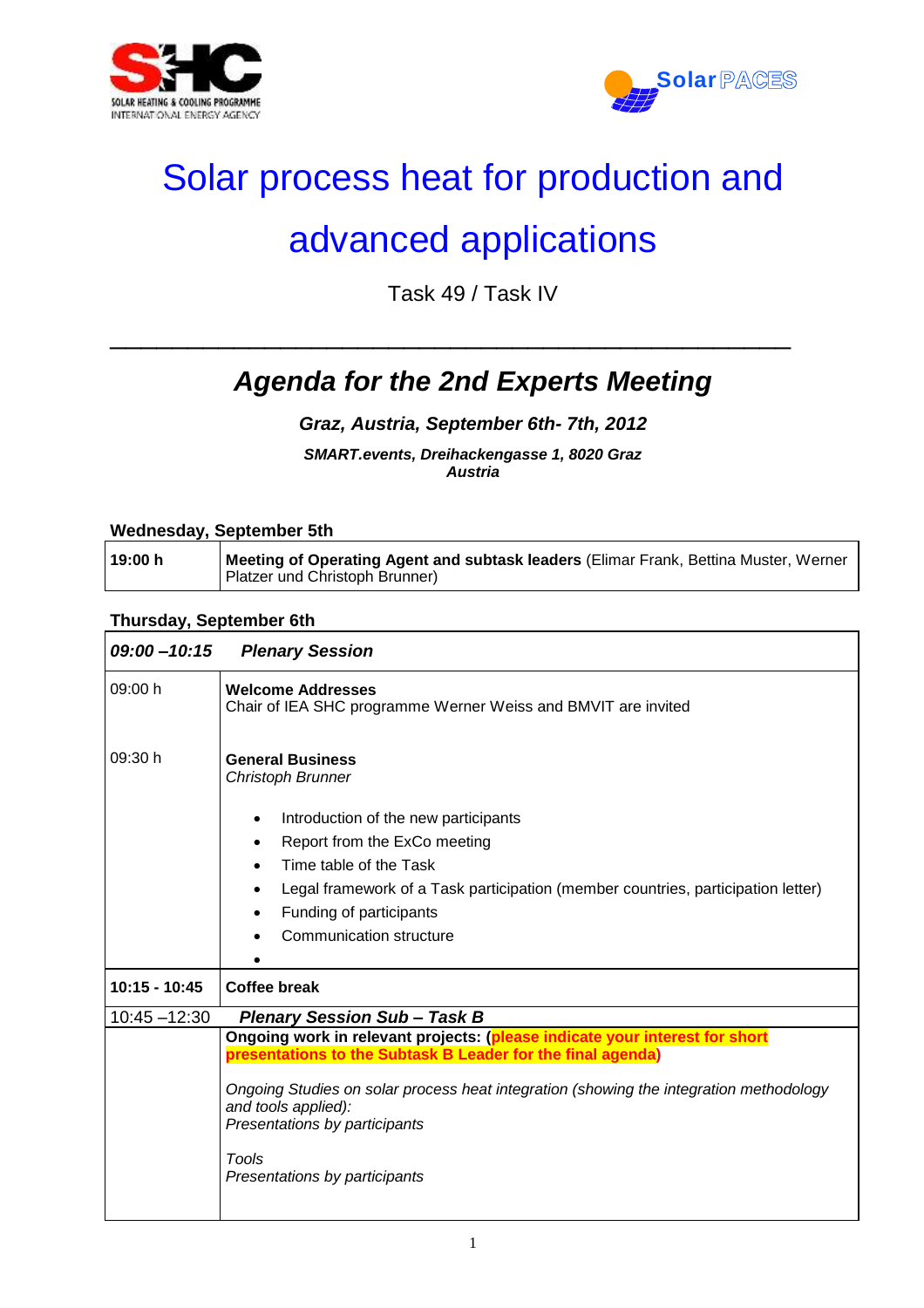|                                          | 13:30 - 14:30 Plenary Session Sub Task B                                                                                                                                                                                                                |  |
|------------------------------------------|---------------------------------------------------------------------------------------------------------------------------------------------------------------------------------------------------------------------------------------------------------|--|
|                                          | Planning of ongoing work in Subtask B:                                                                                                                                                                                                                  |  |
|                                          | <b>B1 Tool Collection Overview</b>                                                                                                                                                                                                                      |  |
|                                          | B2 Process integration parameters to survey integration methodologies in case<br>studies/existing plants                                                                                                                                                |  |
|                                          | B2 Case Study for Comparing Low/High Temperature Application                                                                                                                                                                                            |  |
|                                          | <b>B3</b> Integration guideline                                                                                                                                                                                                                         |  |
|                                          | B3 Matrix of indicators: planning of contributions of participants                                                                                                                                                                                      |  |
|                                          | B4 Short summary of workshop on PI and Solar Process Heat, outlook for next steps                                                                                                                                                                       |  |
| 14:30 - 15:30 Plenary Session Sub Task C |                                                                                                                                                                                                                                                         |  |
|                                          | Achievements within Subtask C (please indicate your interest for short presentations to the<br><b>Subtask C Leader for the final agenda)</b><br>Overview of STL<br>Presentations by individual participants (to be determined)<br>Discussion of results |  |
| 15:30 - 16:00 Coffee break               |                                                                                                                                                                                                                                                         |  |
| 16:00 - 17:45 Plenary Session Sub Task C |                                                                                                                                                                                                                                                         |  |
|                                          | continuation Achievements-                                                                                                                                                                                                                              |  |
|                                          | Planning of ongoing work in Subtask B                                                                                                                                                                                                                   |  |
|                                          | Milestones and status of ongoing work<br><b>Action list</b>                                                                                                                                                                                             |  |
| 18:00 End of meeting on 1st day          |                                                                                                                                                                                                                                                         |  |
| 19:30                                    | <b>Dinner</b>                                                                                                                                                                                                                                           |  |

### **Friday, September 7th**

| 09:00-10:30 Plenary Session Sub Task A                                                                                                    |
|-------------------------------------------------------------------------------------------------------------------------------------------|
| Ongoing work in relevant projects (please indicate your interest for short<br>presentations to the Subtask A Leader for the final agenda) |
| General: Proposal for definition of temperature ranges and terminology (Stephan Fischer)                                                  |
| A1 Status and Content of Deliverable A1-1: General requirements for process heat<br>collectors and loop components (Elimar Frank)         |
| A1 TVP Collector model and comparison with test results (Vittorio Palmieri)                                                               |
| A1 Evacuated Tube Air Collector (Matthias Rommel)                                                                                         |
| A2 Standardized weather data (Korbinian Kramer, Markus Peter, ??)                                                                         |
| A2/A3 Solar Keymark Collector Output Tool (Korbinian Kramer)<br>A2/A3 Collector Output Calculation Tool (Victor Moll)                     |